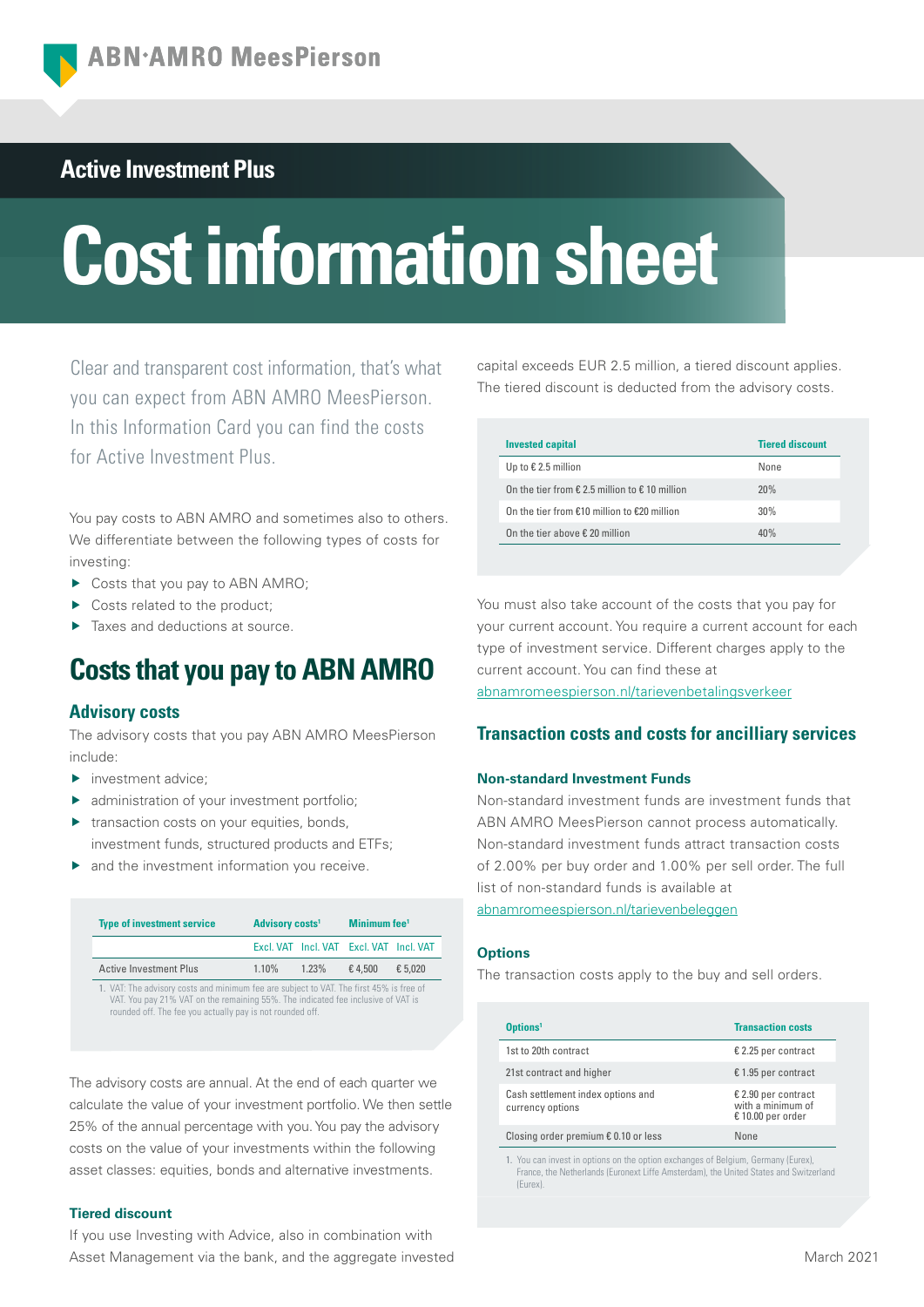#### **Turbos**

The transaction costs apply to the buy and sell orders. Stoploss transactions are processed free of charge.

|        | <b>Transaction costs</b>                 |
|--------|------------------------------------------|
| Turbos | € 4.00 + 0.04% (max. € 150.00 per order) |

#### **Orders in foreign currencies**

If you place an order to buy or sell an investment product in another currency, we will convert the order amount into euros. We do so using the middle price at the time of conversion. In addition, you pay a percentage depending on the currency. This includes the costs that ABN AMRO MeesPierson incurs to hedge and convert the foreign currency. More information about the calculation and key charges can be found at [abnamromeespierson.nl/ordervreemdevaluta](https://www.abnamro.nl/nl/prive/beleggen/service/beleggingsorders/voorbeeld.html)

#### **Administrative services**

Examples include:

- ▶ Costs for back-office services provided on your instructions, such as delivering investment products to another bank.
- Costs for the reinvestment of dividends if you take part in a reinvestment plan (DRIP).

These costs and taxes are specified on your investment invoice. You can find more information on all other types of costs at [abnamromeespierson.nl/tarievenbeleggen](https://www.abnamro.nl/nl/privatebanking/beleggen/tarieven.html)

#### **Switching at the expense of ABN AMRO MeesPierson**

Want to transfer your investments to ABN AMRO MeesPierson? Then use our Investment Switch Service. It's very simple. We take care of the transfer and will refund the costs charged by your old bank up to a maximum of  $\epsilon$  1,500, including VAT, per 12 months. Go to [abnamromeespierson.nl/overstapservicebeleggen](https://www.abnamro.nl/nl/prive/beleggen/service/overstapservice-beleggen/index.html) for more information.

# **Costs that you pay to others**

## **Costs related to the product (product costs)**

#### **Product costs**

Do you invest in investment funds? In that case you pay, in addition to the advisory costs (which includes the transaction costs), the costs that the investment fund charges for the management of that fund. These product costs are not paid separately, but are already included by the fund manager in

the price of the investment fund. These costs consist of:

- Management fees.
- Transaction costs within the investment fund itself.
- Administration fees, service charges, marketing expenses and other similar expenses.
- Swing pricing. These are fees that the fund manager can charge when investors enter and exit the fund. Also known as subscription and redemption fee or anti-dilution levy.
- Extra expenses such as the accountancy fee, legal fees and other operating expenses.
- Tax. Tax is payable on most foreign investment funds. The best-known tax is the 'taxe d'abonnement' if you invest in Luxembourg-domiciled investment funds. At ABN AMRO you can invest in all sorts of investment funds of different providers. Many of these investment funds are Luxembourgdomiciled investment funds.

More information can be found under the heading 'Inzicht in uw beleggingskosten' (Insight in your investment charges) at [abnamromeespierson.nl/tarievenbeleggen](https://www.abnamro.nl/nl/privatebanking/beleggen/tarieven.html)

The ongoing charges are set out in the Key Investor Information Document (KIID) of the investment fund. You can find the KIID at [abnamromeespierson.nl/fondsen](https://www.abnamro.nl/nl/prive/beleggen/koersinformatie/beleggingsfondsen.html) in the product information of the investment funds.

## **Taxes and deductions at source**

#### **Foreign taxes**

Transactions conducted outside the Netherlands may be subject to tax. We will include this tax directly in your order. We will then pay the tax to the foreign tax authority. National taxes on the purchase or receipt of investment products currently include:

- ▶ United Kingdom: 0.50% stamp duty.
- $\blacktriangleright$  Ireland: 1.00% stamp duty.
- France and French companies: 0.30% financial transaction tax (FTT).
- $\blacktriangleright$  Italy and Italian companies: 0.10% financial transaction tax (FTT).
- Spain and Spanish companies: 0.20% financial transaction tax' (FTT).

#### **Costs and returns**

Your investments are subject to costs. These reduce your return. Investing also involves taking risks. You should therefore carefully consider whether investing is (still) appropriate for you or whether savings would be a better option for you.